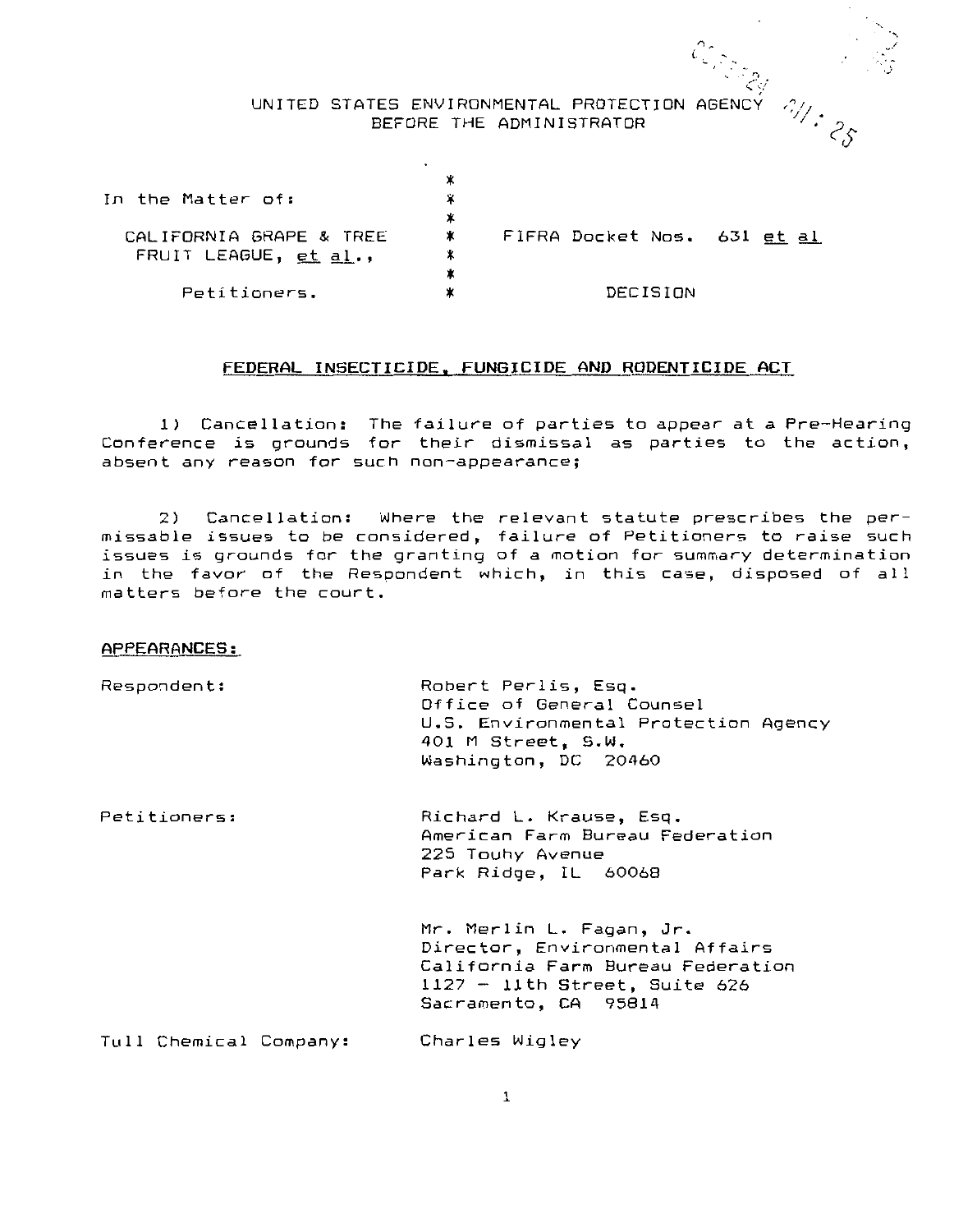This matter is before me as the result of the Environmental Protection Agency's (EPA) publication in the Federal Register on October 12, 1988, pursuant to Section 6(e) of the Federal Insecticide, Fungicide and Rodenticide Act, of *a* Notice of Intent to Cancel Conditional Registration of Tull Chemical Company, Inc., (Tull) for *a* technical grade pesticide product with the active ingredient sodium fluoroacetate (more commonly known as compound 1080). 53 Fed. Reg. 39792 et seq. Timely requests for *<sup>a</sup>*hearing on this Notice were filed by the California Grape and Tree Fruit League, the California Farm Bureau Federation, the New Mexico Farm and Livestock Bureau, Idaho Farm Bureau Federation, Colorado Farm Bureau, and Washington State Farm Bureau. By Order dated November 16, 1988, these requests were consolidated by the Administrative Law Judge into the above-captioned proceeding. In addition to the requests consolidated in this proceeding, two other requests for hearing have been filed. The other two requests were made by the California Cattlemen's Association and the Agricultural Council of California. The Agricultural Council of California was notified by the Hearing Clerk by letter dated December 22, 1988, that its request for hearing could not be processed because of untimeliness. The Cattlemen's request is apparently still pending and although it was submitted five (5) days late the Court will include that entity as *a* party to this proceeding.

This matte~ is immediately before me on *a* Motion for an Accelerated Decision made by the Respondent EPA pursuant to 44 CFR Section 164.91.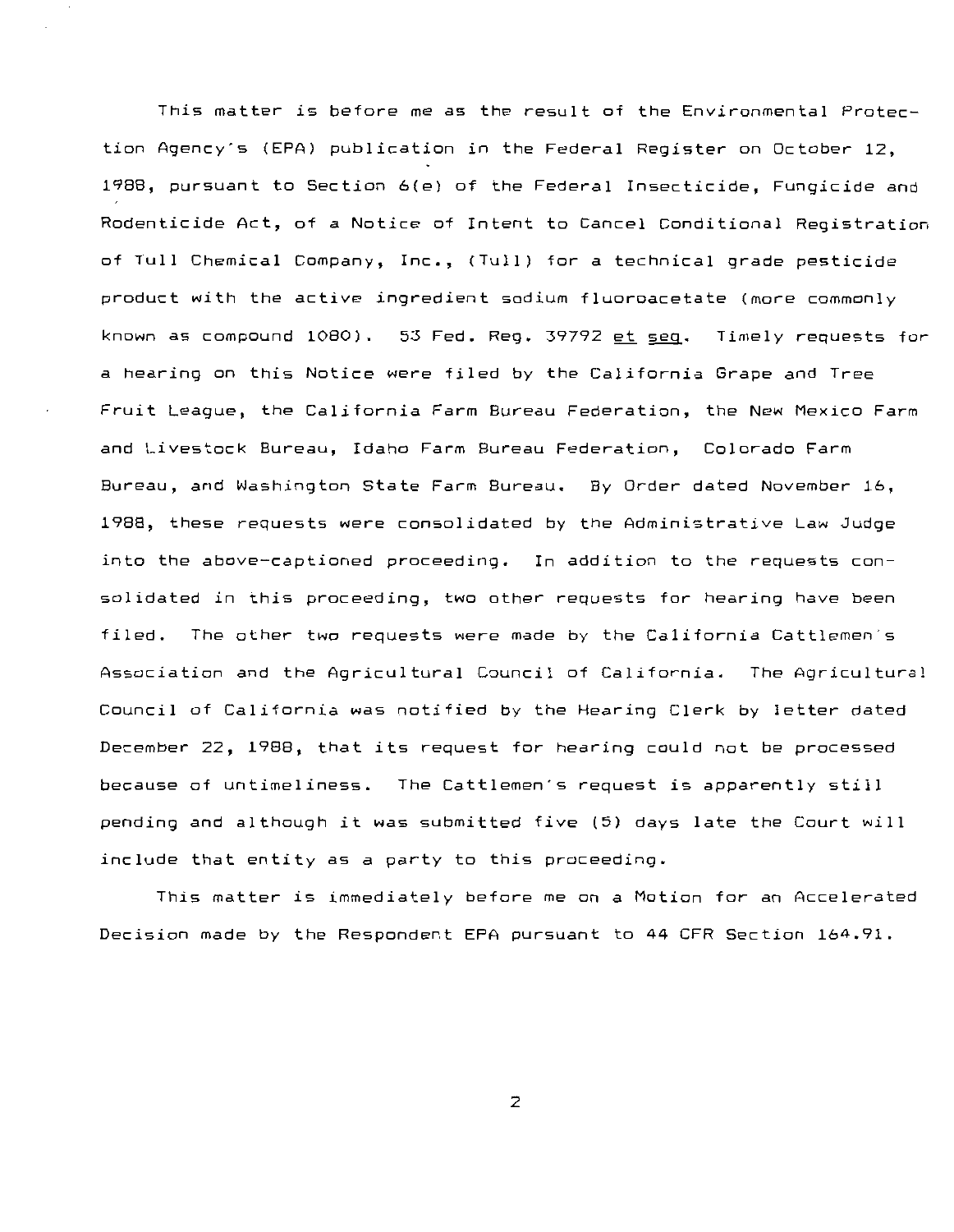## **FACTUAL BACKGROUND**

On November 22, 1985, EPA culminated a ''special review'' of pesticide products containing compound 1080 by issuing a Notice of Intent to Cancel such products unless the registrant submitted an application for amended registration within 30 days. A copy of that Notice was sent to Tull, the only manufacturer at that time of technical grade 1080. The Notice also contained requirements for the submission of data necessary to support continued registration under Section 3 of FIFRA of a technical 1080 product. Tull did not respond to the Notice, and its technical registration was therefore cancelled by operation of law on February 18, 1986. This cancellation was made pursuant to FIFRA Section 6(b).

On November 13, 1986, in response to an application by the company, EPA issued to Tull a conditional registration pursuant to FIFRA Section  $3(c)(7)(A)$  for a technical grade product containing 1080 as an active ingredient. One of the conditions of this conditional registration was that:

> ''Submit/Cite **all** data required for registration/registration of your product under FIFRA Section 3(c)(5) when the Agency requires all registrants of similar products **to submit such data. <sup>11</sup>**

The conditional registration also contained a detailed schedule identifying the data requirements for 1080 products that were then outstanding and providing the dates by which each requirement was due. According to this schedule, the relevant data were due in January and April 1987. Tull was explicitly warned that "if any of the data requirements are not submitted to the Agency by the due date this registration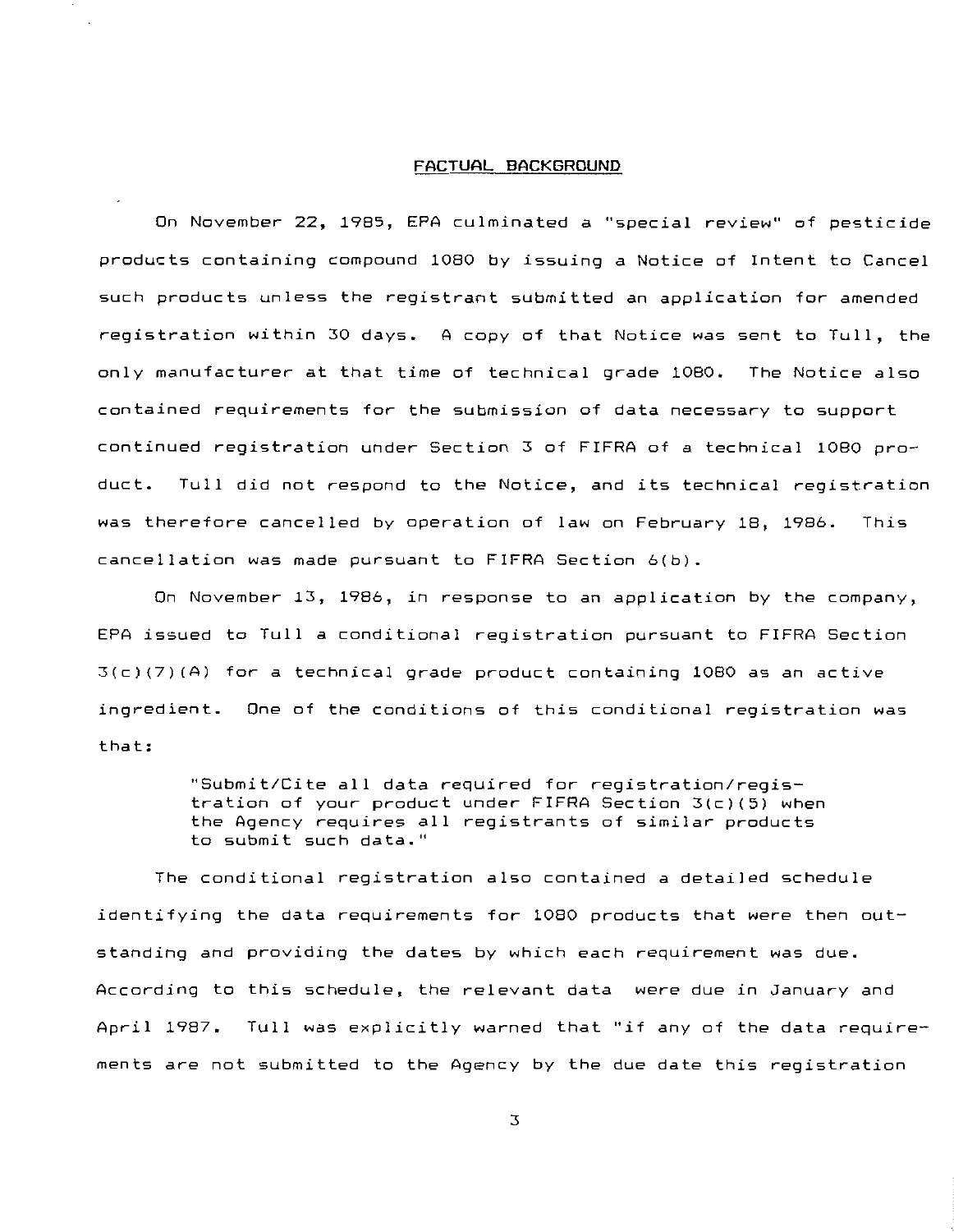will be cancelled.'' Tull was also on notice that if any of the conditions of the conditional registration were not met, the registration would be subject to cancellation pursuant to FIFRA Section 6(e).

As set forth in 53 Fed. Reg. at 39794-39802, neither Tull nor any other person submitted acceptable data in response to the November 22, 1985, data requirements. Despite the failure of Tull and any other entity to supply the Agency with the required data, EPA did not however cancel Tull's registration in 1987. Instead, after the Agency held a public meeting in Denver to explain the basis for the data requirements and clarify procedures for developing the data, EPA on December 17, 1987, offered to extend the time for submitting data to support 1080 registrations if the affected registrant within 30 days committed to meet a new schedule included in the extension offer.

Tull did not respond to the Agency's conditional offer of an extension of time within the allotted 30 days. Instead of taking action against Tull at that time, the Agency notified Tull by Jetter dated May 27, 1988, that continuing failure by Tull to respond to the December 17, 1987, extension conditional offer could "lead to the Agency taking administrative action" against TulJ. As of this date, Tull has never responded to the Agency's December 17, 1987, conditional offer of an extension of time.

In the face of the registrant's continuing failure to live up to the conditions of its conditional registration, EPA on October 4, 1988, issued a Notice of Intent to Cancel Tull's registration pursuant to Section 6(e) FIFRA. This Notice was received by Tull on October 7, 1988 and was also published in the Federal Register on October 12, 1988. This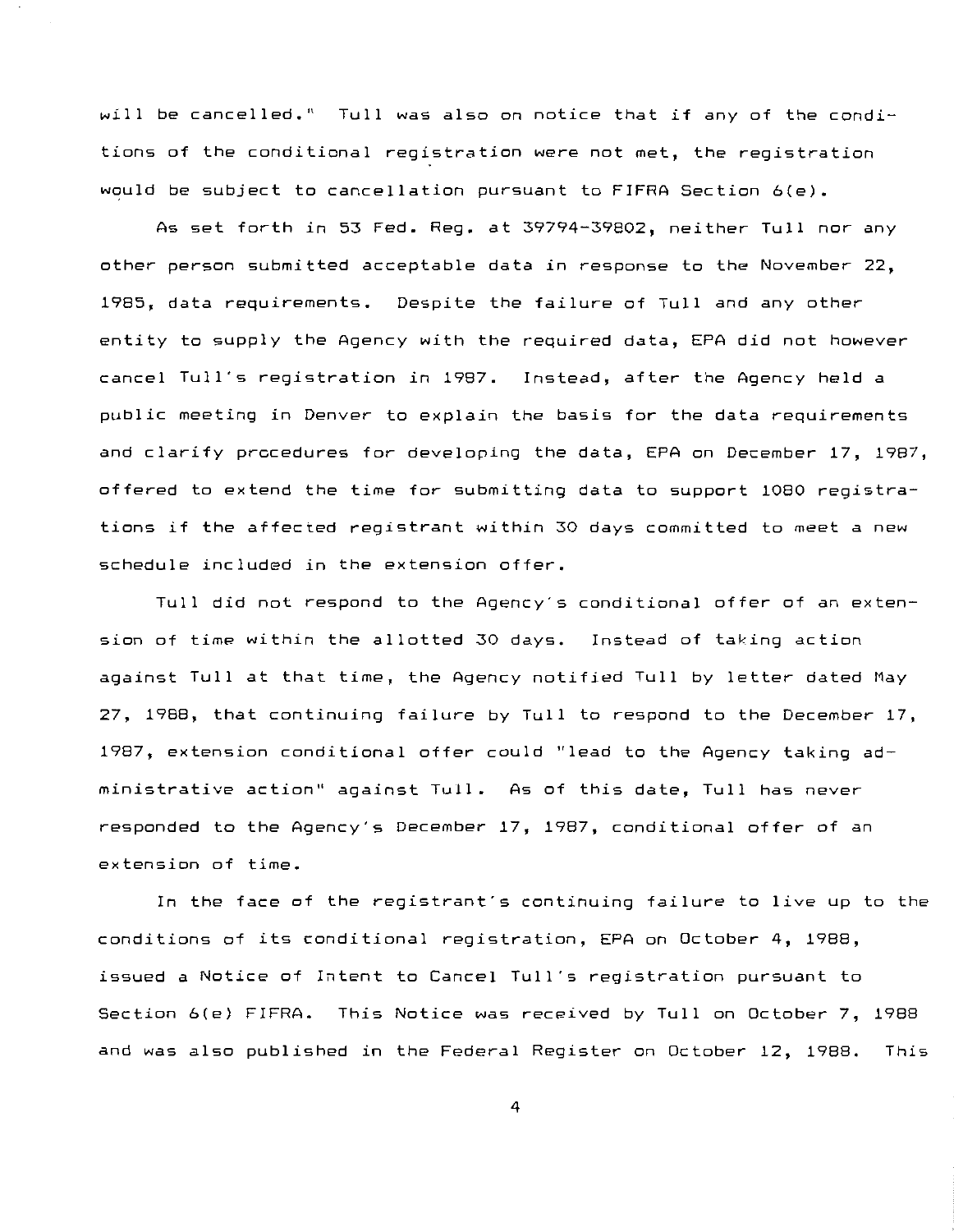Notice made clear that the basis for the cancellation was the failure on the part of Tull to live up to its obligations under its conditional registration. The Notice further stated that any person intending to request a hearing had to make such a request within 30 days of the registrant's receipt of the Notice, that the request must comply with 40 CFR Part 164, and that the request for hearing must be ''accompanied by objections specific to each use of the pesticide product for which a **hearing is requested.''** This notification appeared in 53 Fed. Reg. at 39803. Following a request for hearing by the organizations noted above, by Order dated December 07, 1988, the undersigned set a prehearing conference and required all parties other than Respondent to file by December 16, 1988, a statement setting forth whether the party intended to present evidence at the hearing and if so, identifying the objections raised in the parties hearing request upon which the party intended to **present such evidence.** 

The prehearing conference was held on January 10, 1989, and of the six (6) Petitioners consolidated in this proceeding only two (2) entered an appearance at the prehearing conference. The other four (4) Petitioners, the California Grape and Tree Fruit League, the New Mexico Farm and Livestock Bureau, the Idaho Farm Bureau Federation and the Washington State Farm Bureau neither appeared at the prehearing conference nor provided any advance explanation of their failure to appear. Also by Motion dated January 9, 1989, the Respondent, EPA filed its Motion for an Accelerated Decision. Upon noting the absence of the above-named parties, EPA filed a Supplemental Motion for an Accelerated Decision as to these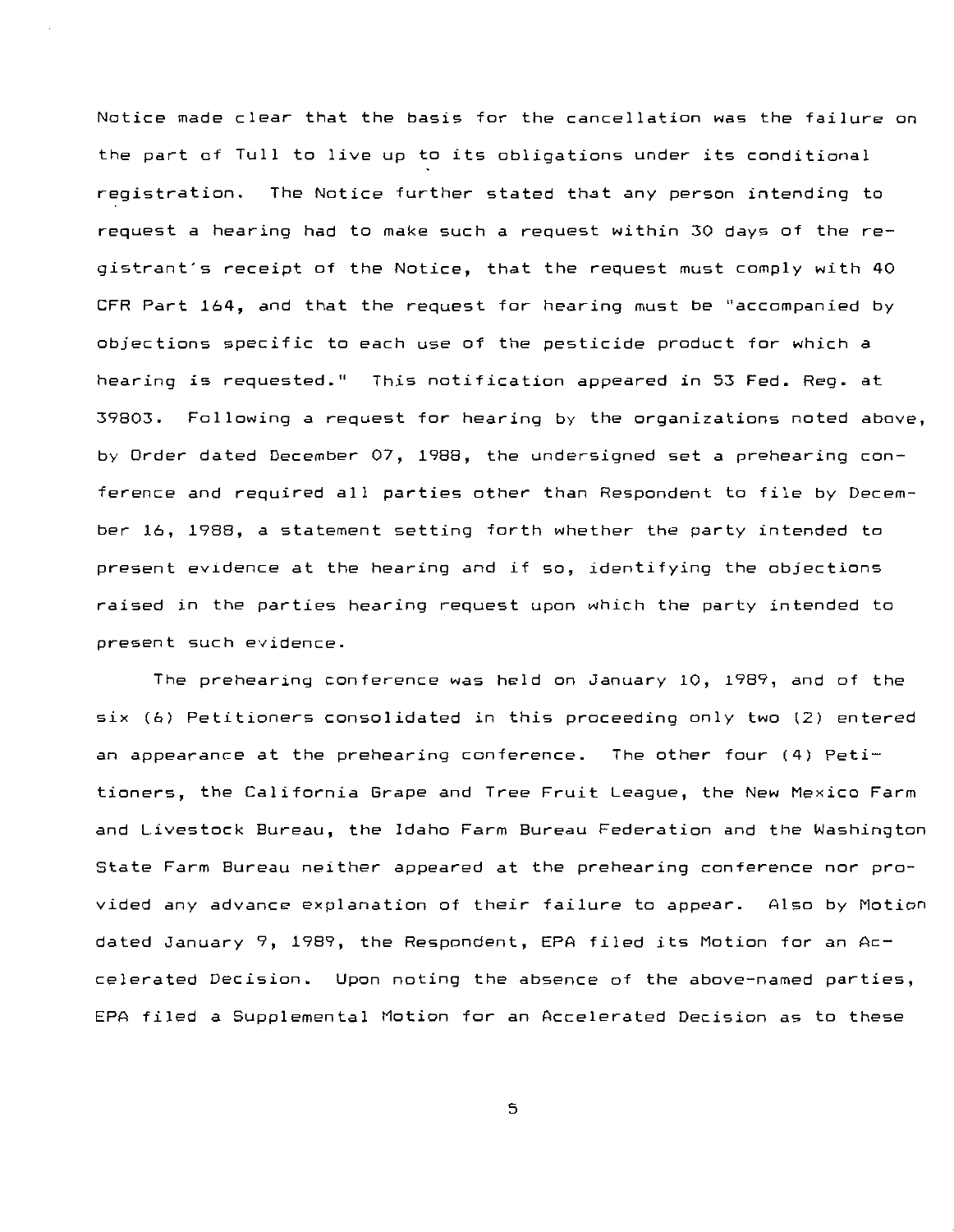absent parties and sought their dismissal from action for failure to appear in accordance with the Prehearing Order issued by the Court.

40 CFR Section 164.91(4) provides that the Administrative Law Judge may, at any time, issue an Accelerated Decision in favor of Respondent to all or any part of the proceedings for "failure to appear or proceed at **prehearing** conferences.•~ Pursuant to that regulation the Respondent, EPA seeks the immediate dismissal from this proceeding of the four (4) abovementioned Petitioners due to their failure to appear at the prehearing **conference.** In addition to the regulatory language cited above, the Respondent also argues that since this proceeding was triggered by the filing by the six (6) Petitioners of objections to a proposed cancellation, the proposed cancellation would have taken effect in 30 days but for their actions: The sole purpose of the proceedings is to explore Petitioners objections to the proposed cancellation. Also under the Agency's regulations the Petitioners (as proponents of continuing registration) have the ultimate burden of proof in this proceeding. See 40 CFR Section 164.80(b). Since the four (4) above mentioned Petitioners who were absence from the prehearing conference appear to be no longer interested in this proceeding then their petition should no longer serve to delay the effectiveness of the Agency's proposed actions.

It is therefore my ruling that the Motion to Dismiss the abovementioned Petitioners as well as the California Cattlemen's Association is granted and they are hereby **DISMISSED** from this proceeding.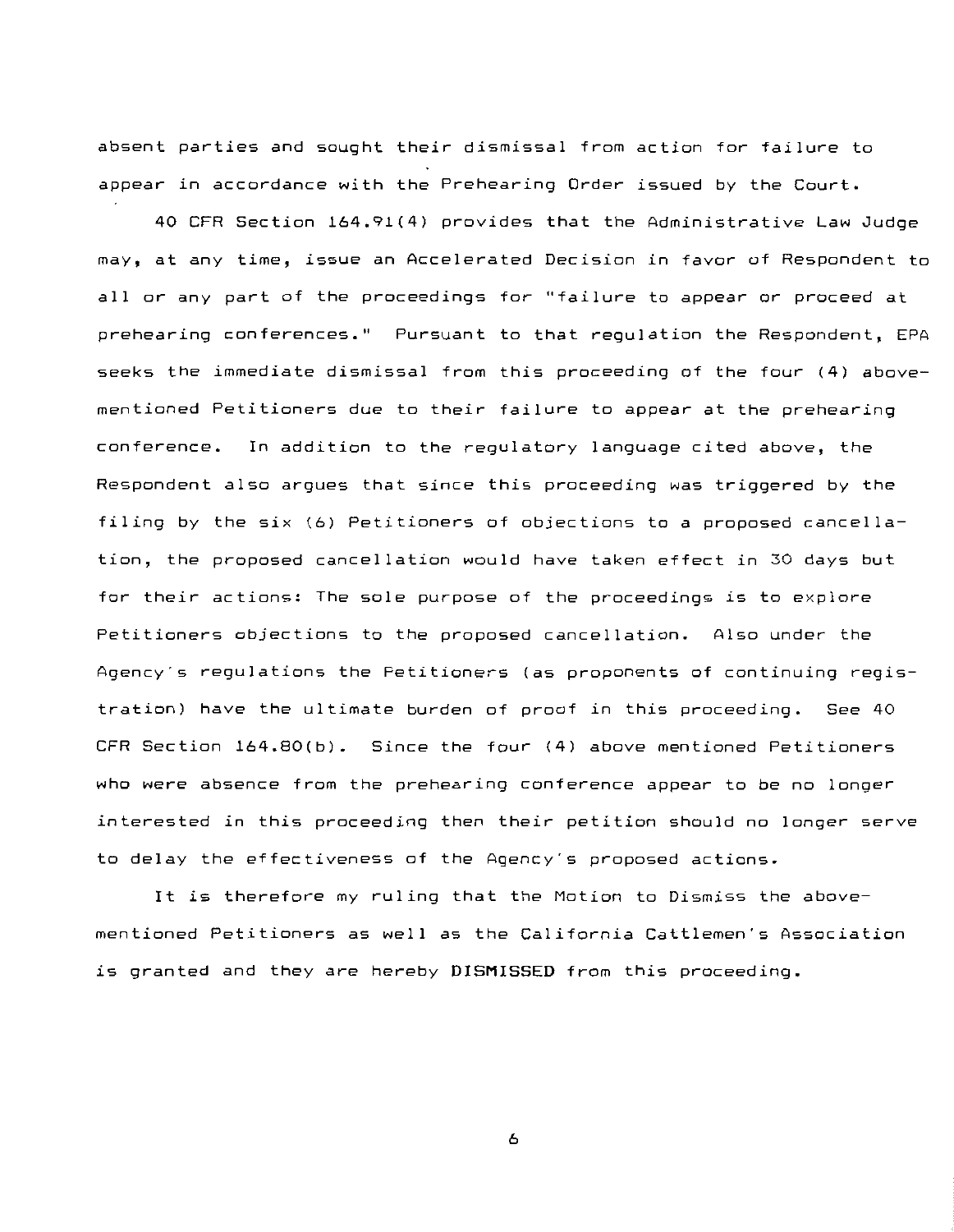## **APPLICABLE STATUTORY AND REGULATION PROVISIONS**

Section  $3(c)(7)(A)$  allows the Administrator to conditionally register a pesticide if certain conditions are met. This Section requires that an applicant being granted a conditional registration submit such data as is required for registration of pesticides under Section 3(c)(5) of FIFRA.

Section 6(e) of FIFRA provides for the cancellation of conditional **registrations under certain specified circumstances.** Section 6(e)(1) of FIFRA provides that:

> The Administrator shall issue a notice of intent to cancel a registration issued under Section 3(c)(7) of this Act if (A) the Administrator, at any time during the period provided for satisfaction of any condition imposed, determines that the registrant has failed to initiate and pursue appropriate action toward fulfilling any condition imposed, or (B) at the end of the period provided for satisfaction of any condition imposed, that condition has not been met. The Administrator may permit the continued sale and use of existing stocks of a pesticide whose conditional registration has been canceled under this subsection to such extent, under such conditions, and for such uses as the Administrator may specify if the Administrator determines that such sale or use is not inconsistent with the purposes of this Act and will not have unreasonable adverse effects on the  $en$ **vironment.**

Section 6(e)(2) of FIFRA provides the procedures that must be followed in the event a notice of intent to cancel is issued pursuant to the above quoted statute. The pertinent portion of Section 6(3)(2) provides:

> A cancellation proposed under this subsection shall become final and effective at the end of 30 days from receipt by the registrant of the notice of intent to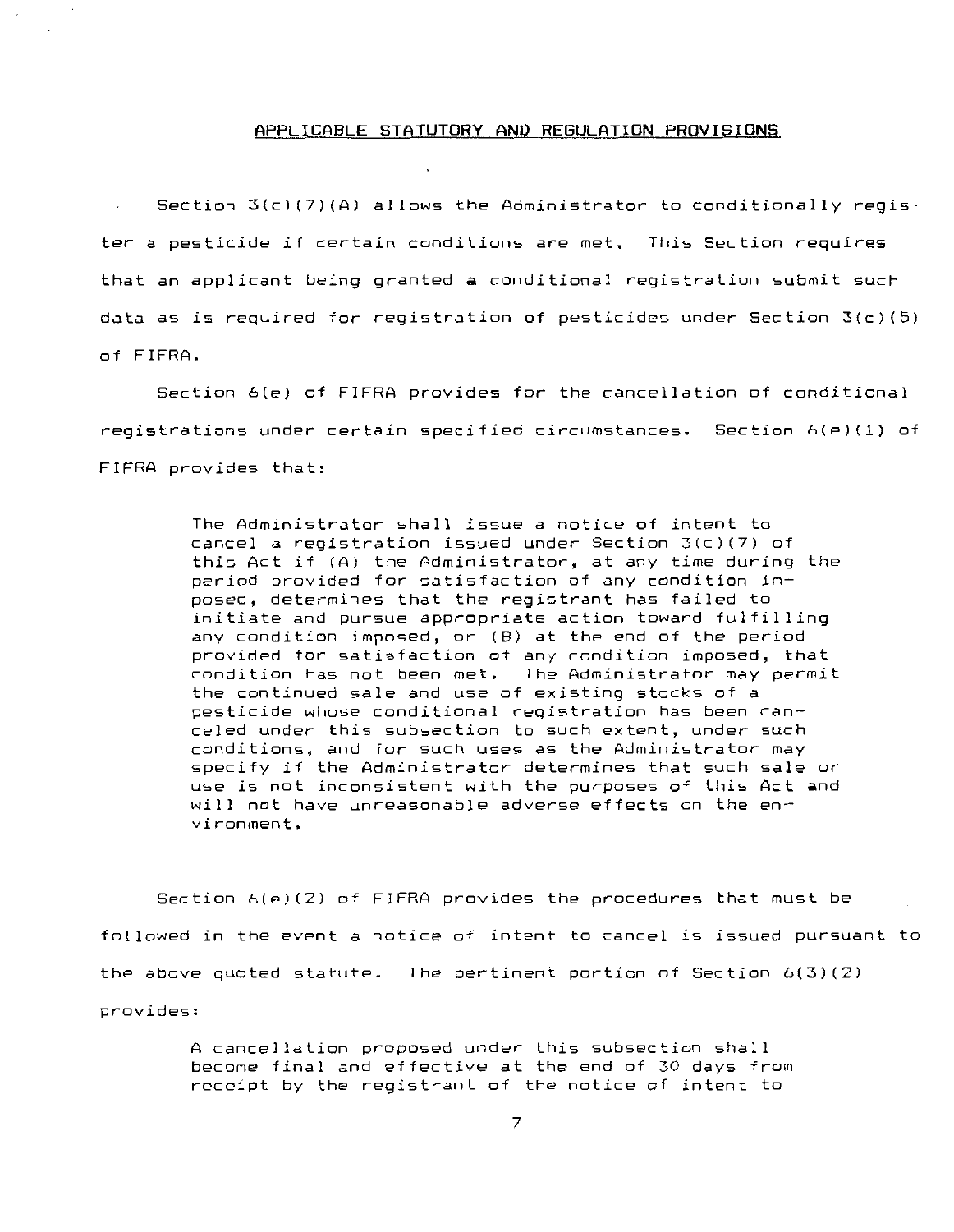cancel unless during that time a request for hearing is made by a person adversely affected by the notice. If a hearing is requested, a hearing shall be conducted under [Section 6(d)]. The only matters for resolution at that hearing shall be whether the registrant has initiated and pursued appropriate action to comply with the condition or conditions within the time provided or whether the condition or conditions have been satisfied within the time provided, and whether the Administrator's determination with respect to the disposition of existing stocks is consistent with this Act. A decision after completion of such hearing shall be final. Notwithstanding any other provision of this Section, *a* hearing shall be held and *a* determination made within 75 days after receipt of a request for such hearing.

The Notice of Intent to Cancel provided that any hearing held pursuant to the Notice would follow the provisions set forth in 40 CFR Part 164. Section 164.91 provides that the Administrative Law Judge may render an Accelerated Decision in favor of Respondent as to all or any **portion of a proceeding, ''including dismissal without further hearing or**  upon such limited additional evidence . **as he may receive'' under a number of listed circumstances, including:** 

1) Untimely or insufficient objections filed pursuant to Section 164.20;

 $\ddotsc$  $\cdots$  $\ddotsc$ 

3) Failure to comply with prehearing orders;

 $\ddotsc$  $\bullet$   $\bullet$   $\bullet$  $\ddot{\phantom{0}}$ 

6) Failure to state a claim upon which relief can be granted...

7) That there is no genuine issue of any material fact and that the Respondent is entitled to judgment as a matter of law; or

8) Such other and further reasons as are just.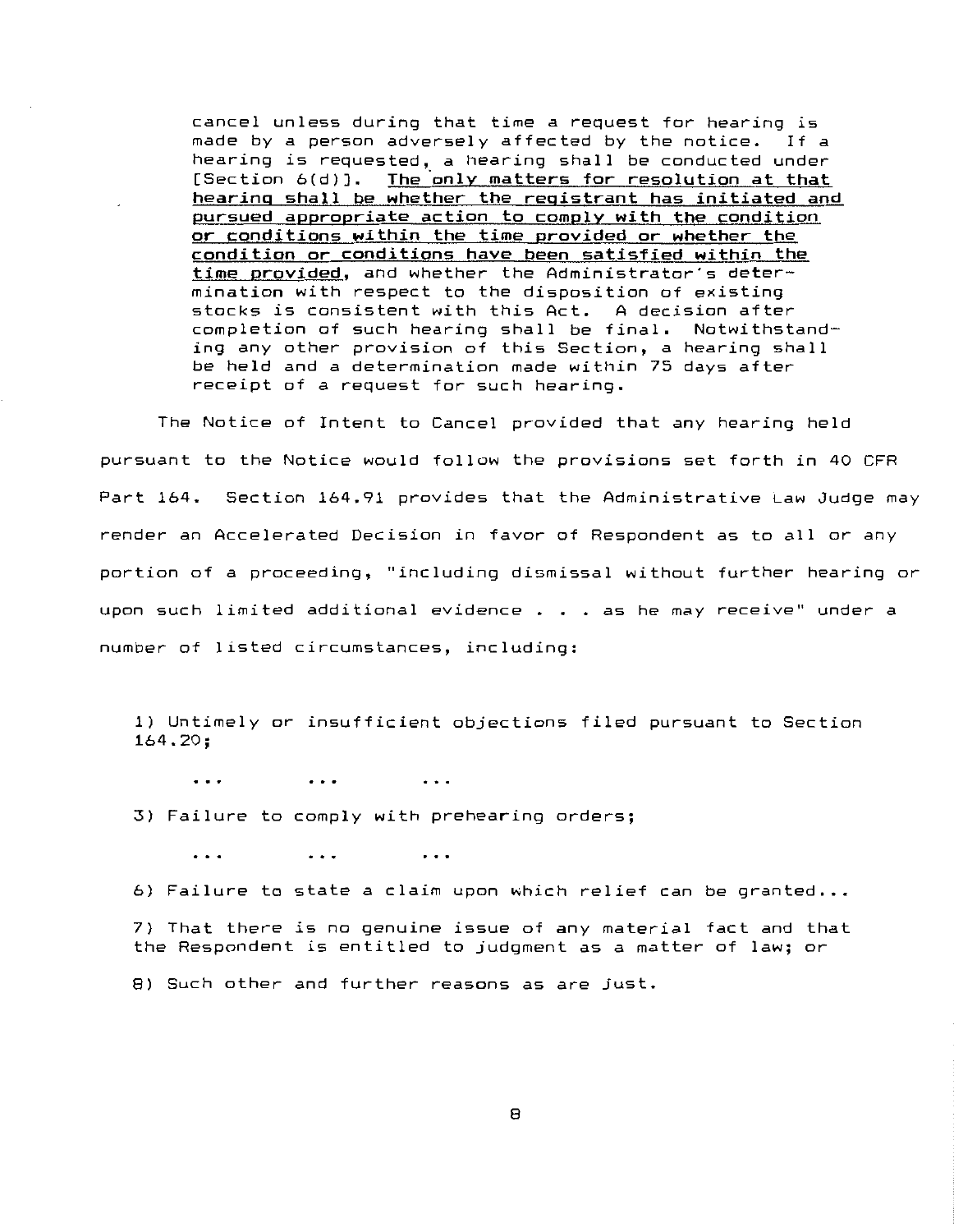#### **DISCUSSION**

It is clear from the language of the Notice of Intent to Cancel that it was issued because of Tull's failure to comply with the condition of its registration requiring the timely submission of data pursuant to the November 22, 1985, data call-in and because of Tull's failure to meet the conditions set by the Agency in its offer of December 17, 1987, to extend the deadlines for compliance with the 1985 data call-in. As noted above in the quoted Section of the statute the sole issues for hearing are whether Tull failed to comply with a condition of its conditional registration and whether the Administrator's determination with respect to existing stocks is consistent with the purposes of the statute.

It is clear from a reading of the Request for Hearing submitted by the above named Petitioners that none of these two {2) issues were addressed at all and therefore on that basis alone it is my judgment that the Motion to Issue an Accelerated Decision in the favor of Respondent is warranted. I will however address the specific arguments made by the Petitioners in so much as they are relevant to the issued remaining before me.

The issued raised by the remaining two {2) Petitioners in this matter, the California and Colorado Farm Bureau Federations, only raised the issues of the economic loss that will fall upon ranchers and farmers in the effected states and that the proposed cancellation will adversely effect public health because of an asserted increase in disease carrying **animals.** No where in these petitions is it alleged that Tull has complied or attempted to comply with the conditions of the conditional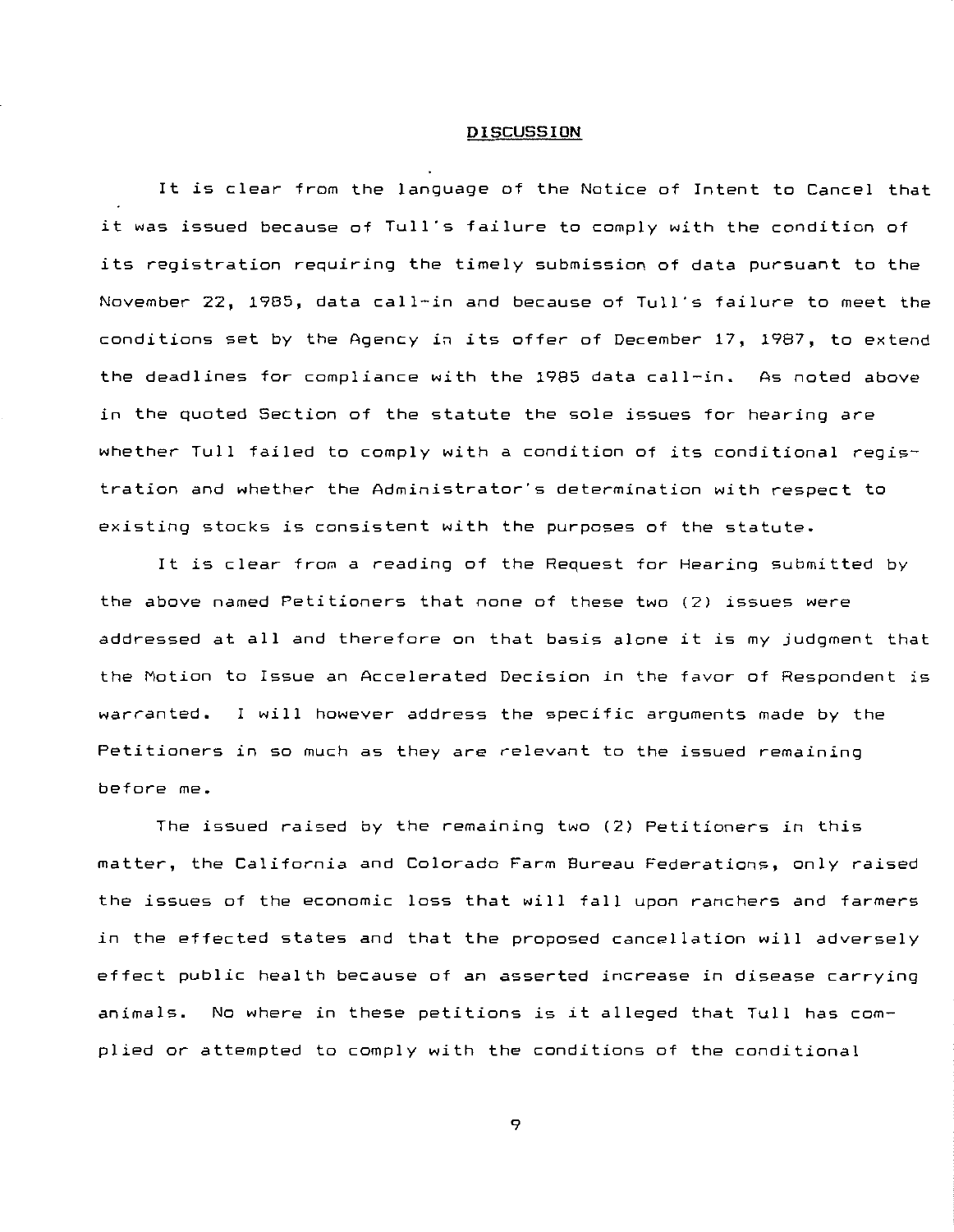registrations. Nor is it asserted anywhere that despite Tull's failure to comply with the terms of its conditional registration the Administrator's decision on existing stocks is inconsistent with the purpose of the Act. As suggested above, these Petitioners have failed to raise any relevant issue in their request for hearing.

Although it is true that the California Grape and Tree Fruit League argues in their petition that EPA wrongly refused to consider low-volume, minor-use exemptions from data requirements for 1080 registrations and that the California Department of Food and Agriculture has committed to provide data to support 1080 registrations. The California Cattlemen's **Association also raised this issue.** These issues will not be addressed for several reasons, not the least of which is that the arguments presented are insufficient to support a hearing under Section (e) and for the further reason that these two (2) original Petitioners have been **dismissed from this action and therefore their arguments on these issues**  and not before me. It should also be noted that Tull never challenged any of the applicable data requirements and never requested low-volume exemption from those requirements and accepting its conditional registration, committed to meet the data requirements.

Although several of the Petitioners, including the California Department of Food and Agriculture, committed to provide the data required at this time, neither of those entities have submitted any additional data whatsoever that would meet the requirements of the statute and regulations.

In the face of the failure of any Petitioner to challenge the basis Notice of Intent to Cancel and the sufficiency of the facts asserted in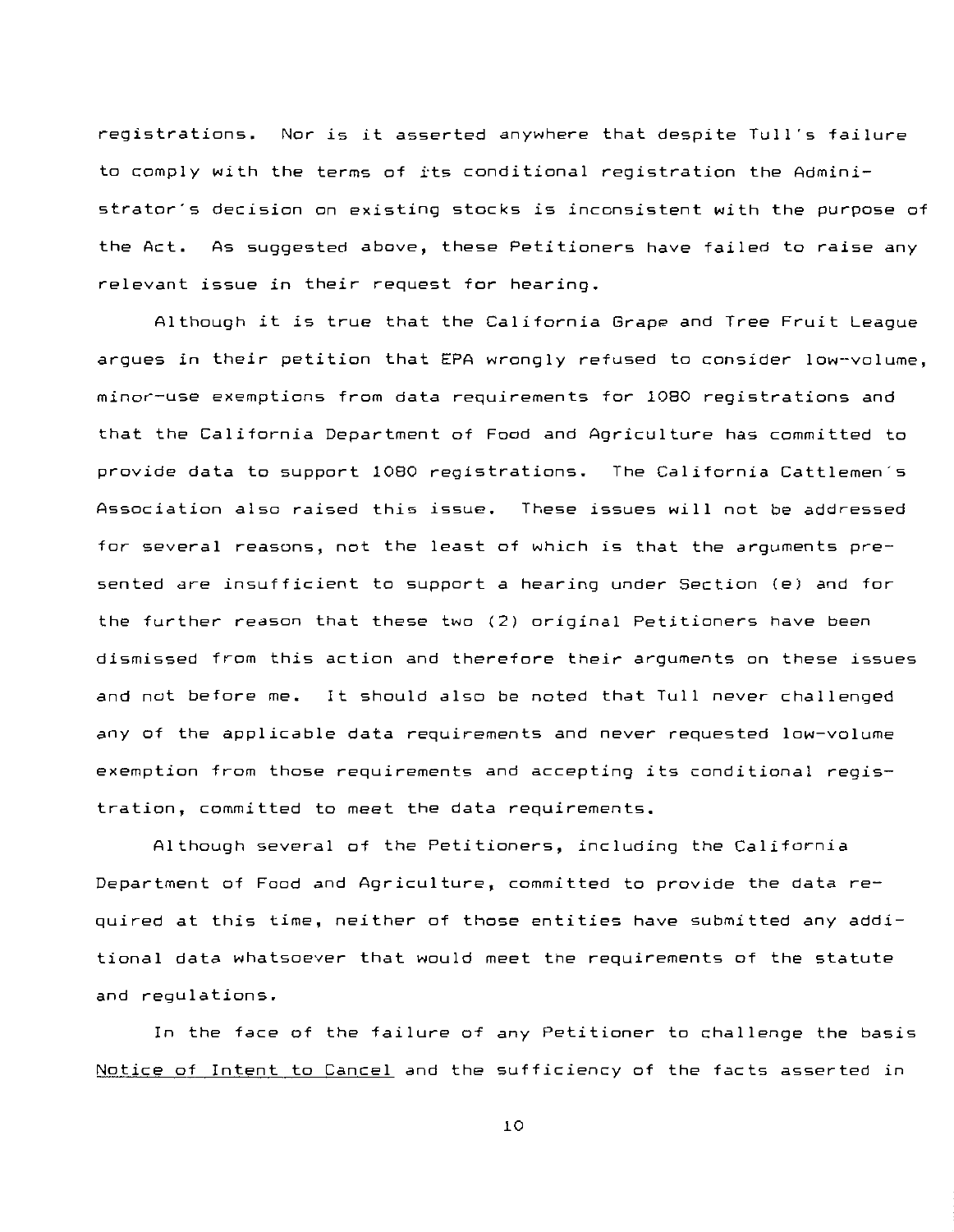the Notice to support a cancellation under Section 6(e), it is clear that there are no material facts in dispute in this proceeding and that the Respondent is at this juncture entitled to judgment in its favor as a matter of law and that Respondent is therefore entitled to an Accelerated Decision pursuant to 40 CFR Section 164.91(7).

Although I am of the opinion that the Respondent's Motion for an Accelerated Decision is warranted under the facts in this matter, I will address the specific arguments raised by the remaining two (2) Petitioners in their Brief in Opposition to Respondent's Motion for an Accelerated Decision.

Although none of the Petitioners assert that either Tull or any other person submitted sufficient data to EPA to satisfy the terms of the conditional registration in a timely manner or that the conditional registration granted to Tull require that certain specific data be submitted to EPA on January 18, 1987, or April 18, 1987. In their Brief the two Farm Bureaus did not challenge the above-mentioned factual situations relied upon by EPA but rather they challenge the fundamental legal interpretation upon which EPA's Motion is founded. The Farm Bureaus argue that the issue for hearing pursuant to Section 6(e) in this case is not whether the conditions of the registration were met in a timely manner but rather whether or not reasonable efforts were made to comply with the conditions by either Tull or any of the other interested parties involved in this proceeding. In support of their argument that good faith efforts were in fact made to meet the conditions of Tull's registration the Bureaus allege that EPA kept changing the 1080 data requirements thereby making compliance impossible and that compliance was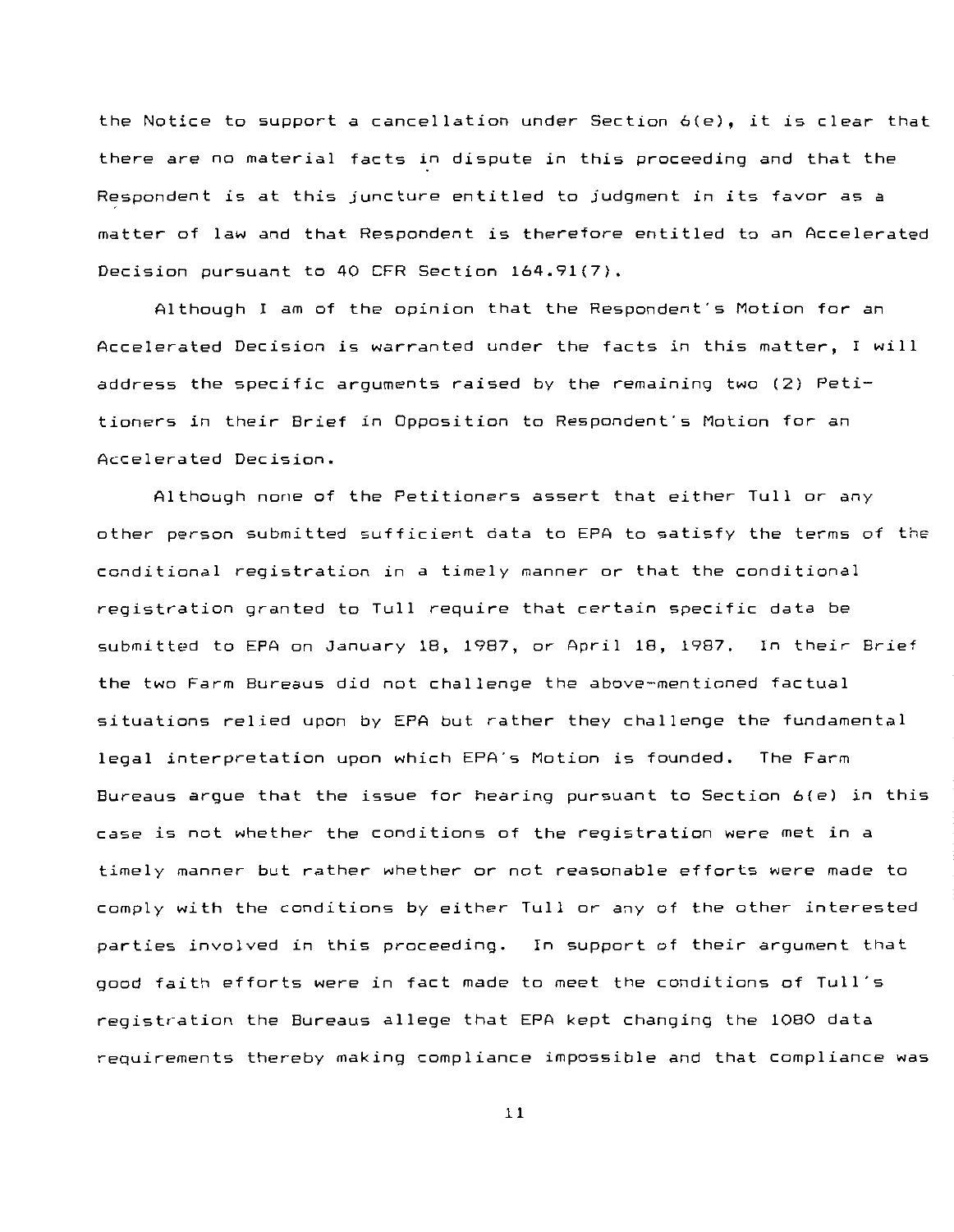made more difficult here because the data generators were state agencies and they therefore have difficultly in raising the funds required to generate the data required and therefore should for that reason be given some additional leeway.

On the issue of the relevancy of good faith attempts made on the part of the Petitioners to comply with the Agency's required data information, the Bureaus rely on the language contained in Section 6(e)(1) of the Act which states that the Administrator may issue a Notice of Intent to Cancel under Section 3(c)(7) of the Act if at any time during the period provided for satisfaction of any condition imposed determines that the registrant has failed to initiate and pursue appropriate action toward fulfilling any condition imposed. That language when read alone would suggest that the language mentioning "initiate and pursue appropriate action" would suggest that good faith efforts on the part of any person to provide the required data would forestall the Agency from cancelling the conditional registration. That argument however must fail because the next portion of the above-cited statute provides that at the end of the period provided for satisfaction of any condition imposed, if that condition has not been met the Administrator is entitled to issue a Notice of Intent to Cancel. In the instant case the Notice of Intent to Cancel was made after the expiration of the time allowed by the most recent extension granted by EPA and thus it does not fall under the portion of the statue relied upon by the Petitioners which suggest that good faith efforts may be considered. Such consideration of good faith efforts are only arguably involved if the Notice of Intent to Cancel was issued during the period provided for the satisfaction of any condition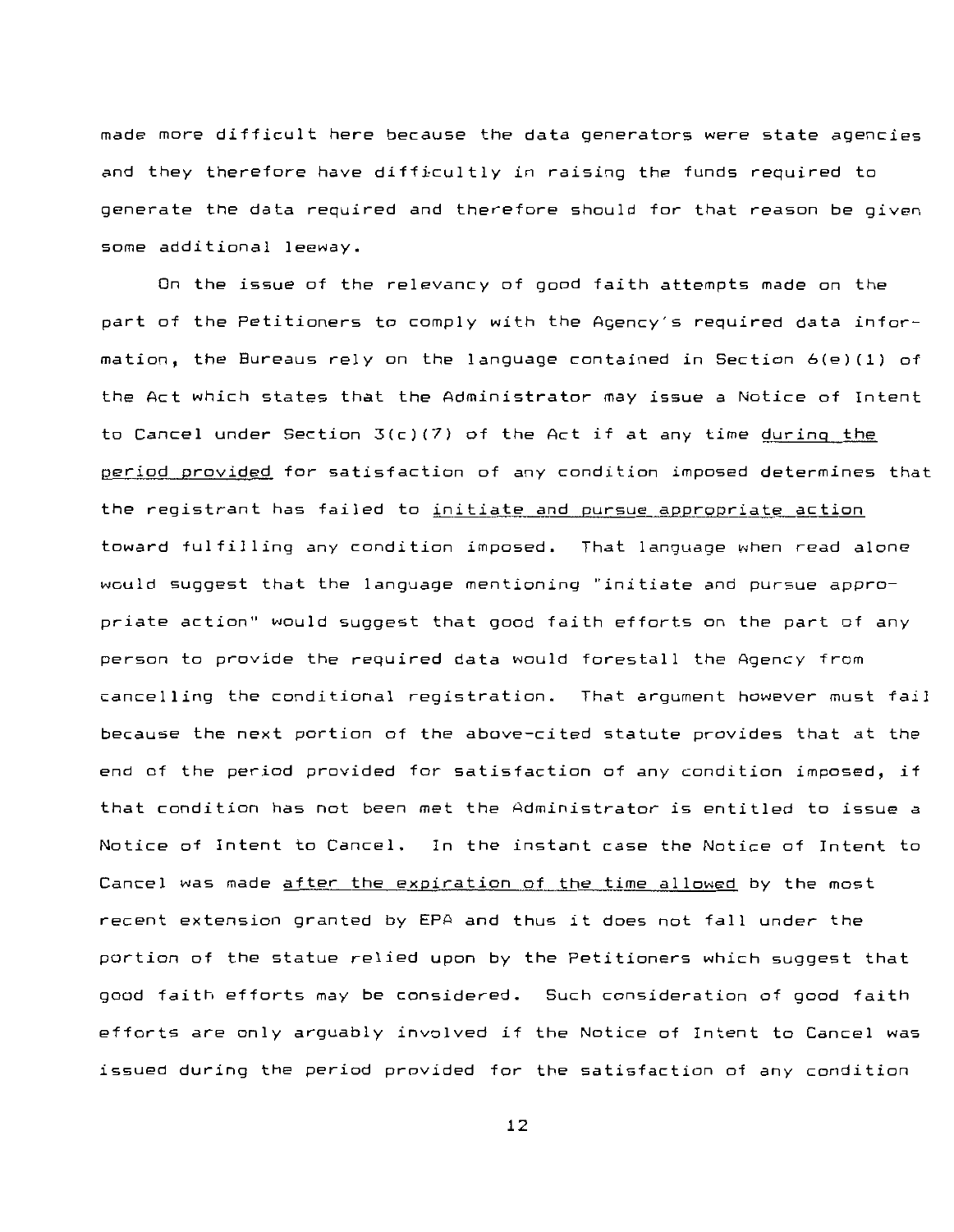imposed. Since the Notice of Intent to Cancel in this case was issued after the period for the submission of data had expired the Notice of Intent is not conditioned in any way and may be authorized for the issuance of such a Notice at the end of the period provided for satisfaction of any condition imposed and does not of course mention any matter concerning the taking of appropriate steps or any other interpretation which could be generally regarded as good faith efforts to comply. Under the facts in this case I am therefore of the opinion that the good faith argument presented by the Petitioner, Farm Bureaus is not well founded and cannot be sustained on that basis.

In conclusion it should be stated that Section 6(e) contemplates two (2) separate grounds for cancellation of a conditional registration. One (1) comes into play before the deadline for satisfying condition of the registration as passed. A registration can be cancelled if the registrant is not making adequate progress toward the satisfying the terms of the condition. The other instance occurs after the time period for satisfying the condition has expired in which case the conditional registration can be cancelled if the conditions have not been met. In this case it is the second ground for cancellation that is the determining factor as a Notice of Intent to Cancel makes very clear. In this case the Agency is seeking to cancel Tull's registration because neither Tull nor any other person has satisfied in a timely manner the conditions of the conditional registration establishing a schedule for the submission of the required data.

At this juncture, it may be appropriate to point out that at the prehearing conference held in early January of this year a representative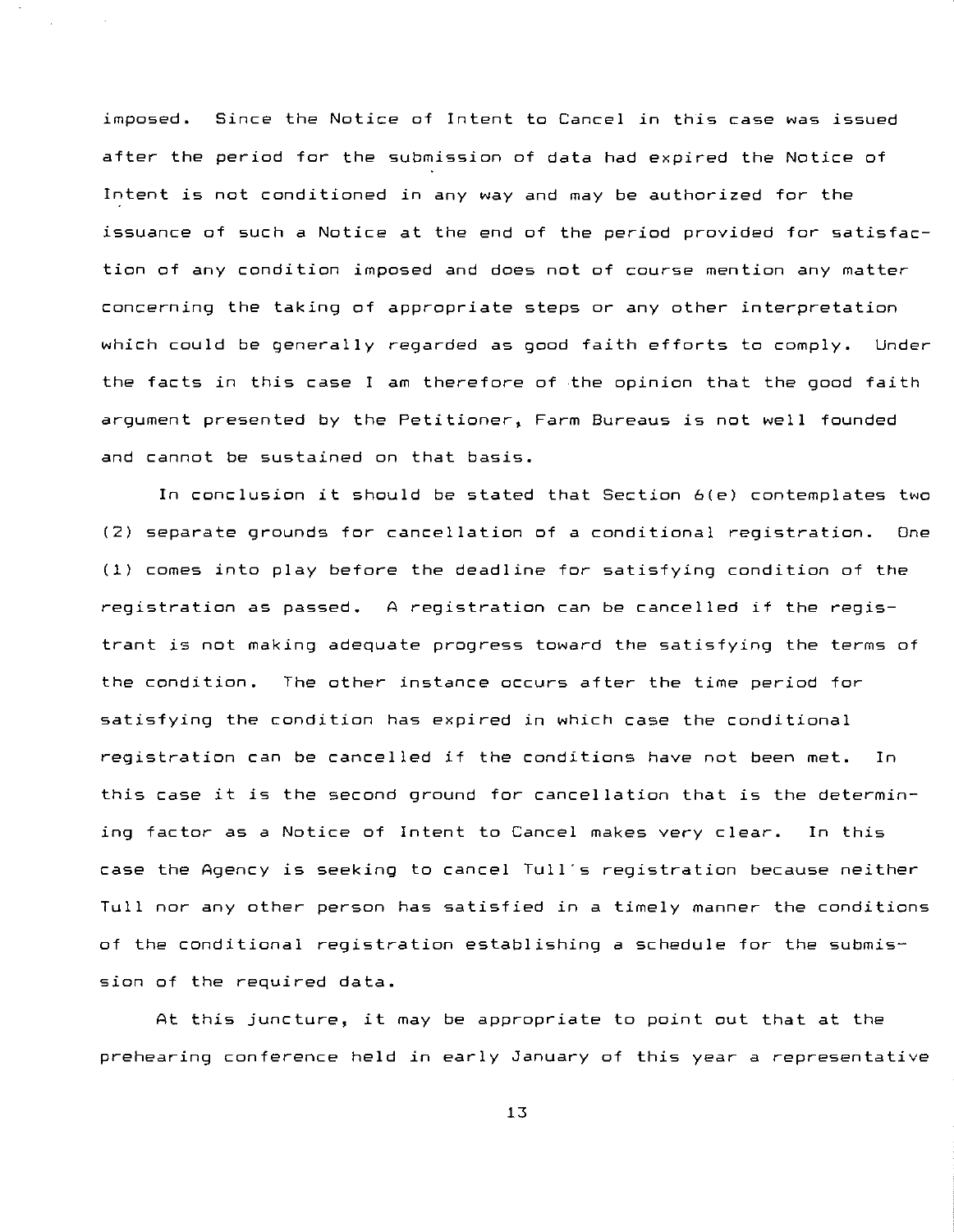of Tull appeared and stated for the record that the total sales of that corporation for Compound 108Q only amounted to \$10,000.00 per year and that in as much as the generation of the required data would cost several million dollars, it was not in their judgment a worthwhile venture in that it never intended to nor does it intend in the future to generate any additional data concerning this pesticide since it is not worth the time and effort involved.

In addition to the good faith argument they also argue that since EPA kept changing the 1080 data requirements they made compliance with such requirements virtually impossible and that the Agency made an untimely denial of waiver requests made by various persons in addition to the low-volume, minor-use data exemptions which have been addressed. The above-mentioned arguments in my judgment should be characterized as objections to the terms of the conditional registration itself and not a valid argument in opposition to the intent to cancel which is the subject of this proceeding. As noted above, not only did Tull not supply any of the data which the Agency required to be submitted but it also did not make any legal challenge to the terms of the conditions of registration. The Agency argues that such objections and challenges while available to Tull if made in a timely manner, which in this case they were not, that such authority does not extend to other parties and that therefore the Farm Bureaus lack standing to challenge a lawful condition of some other persons registration to which that other party has agreed. I concur with the Agency's arguments on this point. **Even if one were to accept, for**  the sake of argument, that this is the proper form for consideration of the acceptability of the conditions in Tull's registration, and if other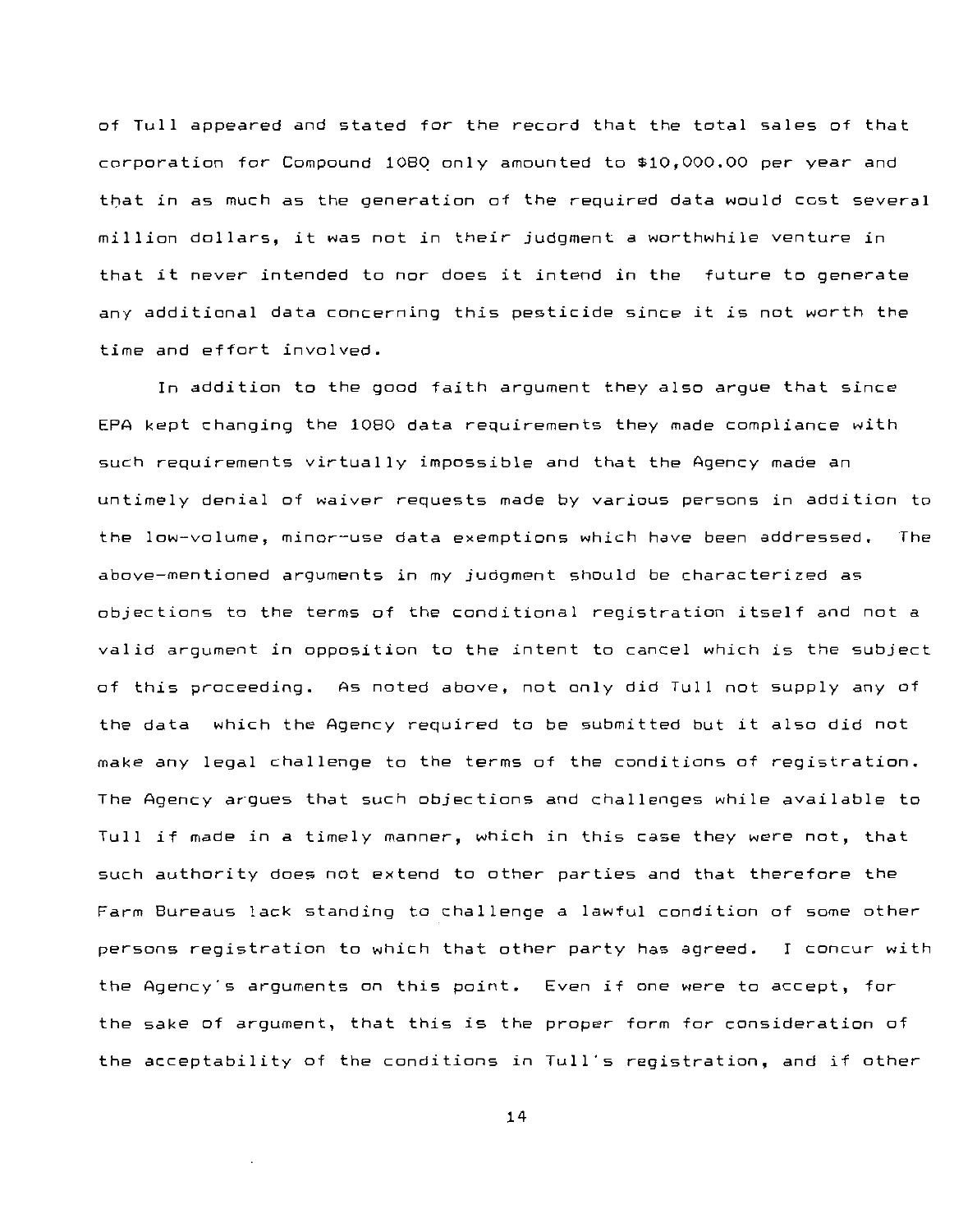parties were able to raise such challenges they would at this juncture be equitably estopped from raising· such objections at this time since the time to have made such objections has long passed.

As discussed above, the Farm Bureaus argue that EPA kept changing the applicable data requirements and therefore the opportunity for persons other than the registrant to file the required data was made virtually impossible on the theory of the ''ever changing target'' argument. In this case although some new requirements were added some of the original requirements were subsequently waived. The Respondent argues that the fact that some original requirements were waived would hardly excuse registrants from complying with the other existent requirements. The Agency also points out that new requirements always contained separate deadlines for the submission ot such data requirements and should not have impacted on anyone's compliance with early requirements. The Agency always has the authority and responsibility under FIFRA to require additional data when such data are necessary to support continued registration. The Agency likewise has the authority to either waive or withdraw other requirements when they feel they are not necessary to support continued registration. On the equitable estoppel issue the Agency argues that while the changes alluded to by the Farm Bureaus would not constitute an excuse for any registrant,it should be pointed out that Tull received its conditional registration in November 1986, after a number of the changes cited by the Bureaus was in non-compliance also in January 1987, before the other changes occurred. It is therefore the Agency's opinion that the time for any person to challenge the conditions of the registration have long passed and the arguments as to changes made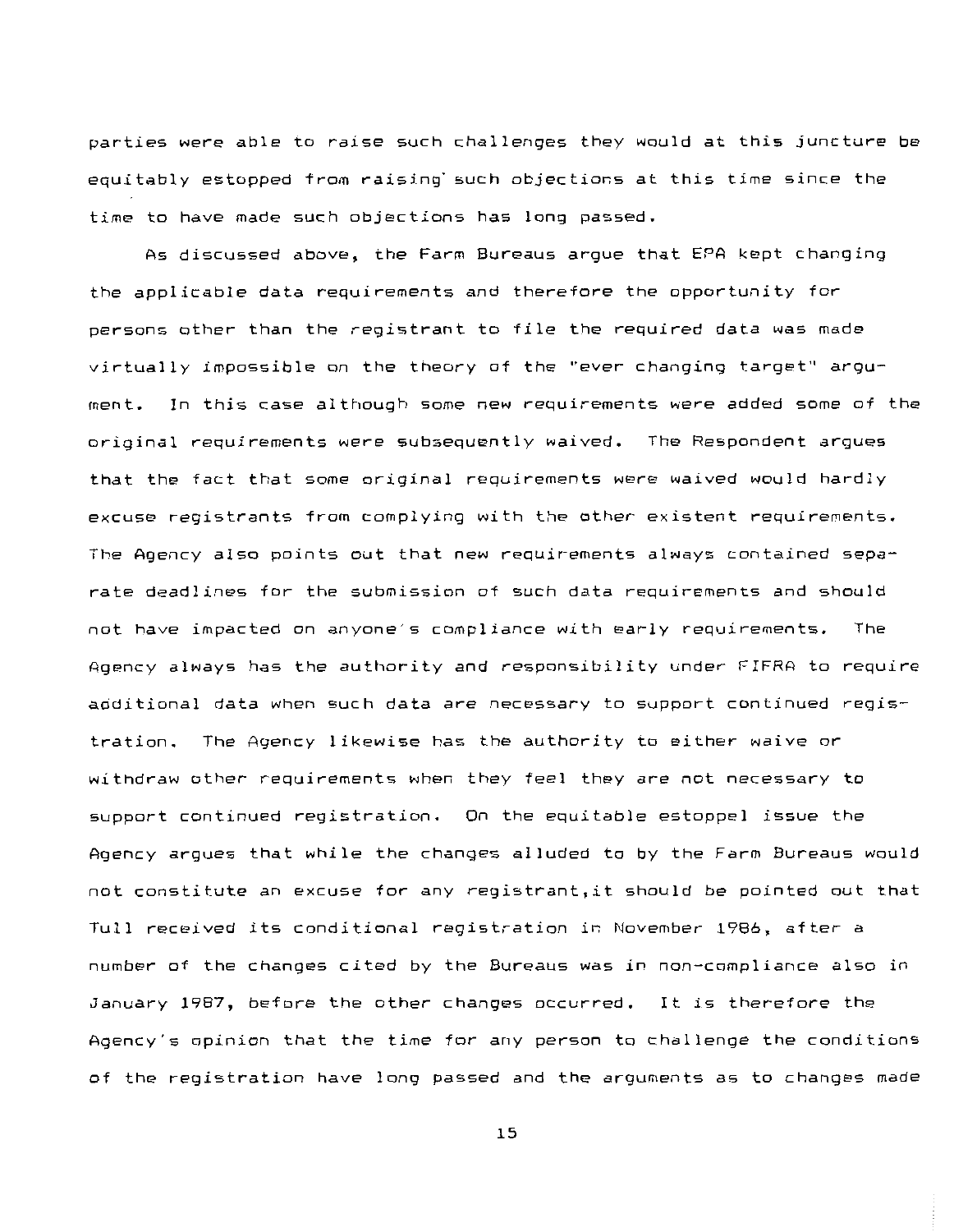are not relevant to this proceeding. I agree and adopt the reasoning expressed by the Respondent in this matter as being consistent with the language of the statute and regulations and with the intent of Congress when it enacted the statutes at issue here.

The other argument put forth by the Farm Bureaus had to do with the notion that because the data generator were state agencies which have trouble securing funding that they should therefore be afforded some special status under the law and regulations. As pointed out by the Agency, there is nothing in FIFRA which exempts state agencies from otherwise applicable data requirements and as a matter of fact the purpose of requiring data pursuant to Section  $3(c)(2)(b)$  of FIFRA is to allow the Agency to accomplish its statutory responsibility of determining whether a pesticide continues to meet the standards for registration and that this responsibility is not lessened by the fact that the registrant happens to be a state agency. The Respondent also points out that the registrant, in this case is not a state agency and while EPA has no objections to other persons submitting data for Tull the ultimate responsibility for the data generation falls upon Tull and that being a private company no special consideration can be given to persons other than the registrant simply because of their particular situation as an agency of a state government. It should also be noted that the Farm Bureaus involved as well as many of the other Petitioners in this case which have been dismissed are not state agencies and therefore this argument only applies to one (1) or two (2) of the Petitioners and not to the majority of them.

The Farm Bureaus also assert that EPA took an excessive length of time in 1988 to deny the waiver request filed. In addressing that issue,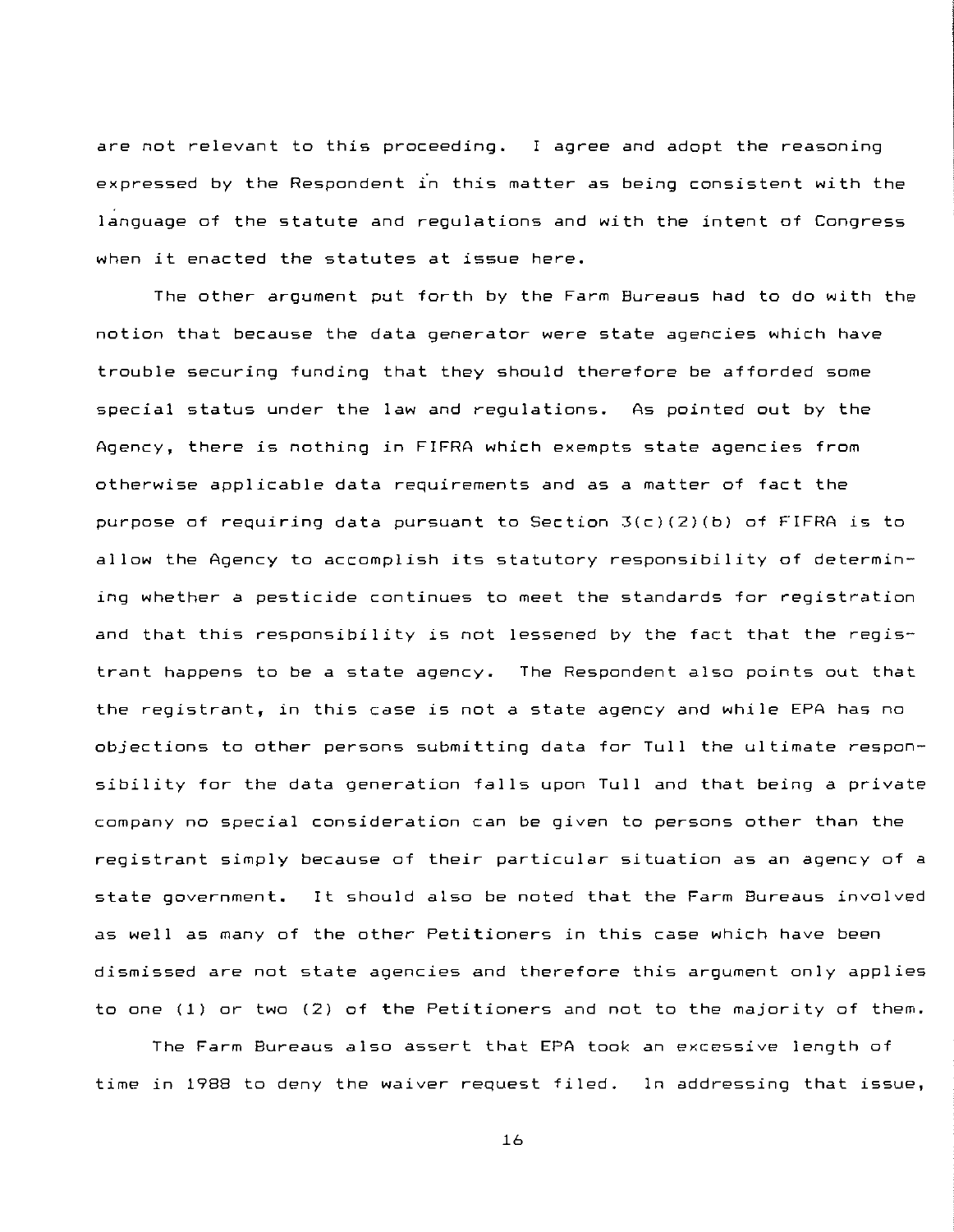it should be noted that the conditional registration was issued in November of 1986, and the data were due in early 1987. The waiver request cited by the Farm Bureaus was not submitted until March 1988, well after the time for complying with the condition of registration expired. Additionally, the Agency in exercising its discretion to off< a conditional extension of time on November 17, 1987, no one includin the registrant satisfied the conditions for the extension. Therefore far as Tull's registration is concerned, the waiver request was well of time and was not submitted properly in response to the Agency's invitation in 1987. The Farm Bureaus argue that the Agency invited waiver request in December 1987, and that the California Farm Agency dutifully responded. However the Farm Bureaus and the California Dep ment of Food and Agriculture failed to differentiate between the Deca 15, 1987, data call-in for environmental fate data and the December 1987, offer of an extension of time. The December 15, 1987, call-in imposed four 14) new requirements on registrants. **Those requirement**  found page 4 of Respondent's exhibit E. This new data call-in did *<sup>i</sup>* registrants to submit waiver request if such request were deemed pre However the March 1988, California Department of Food and Agricultur request of a waiver of one (1) of the four (4) requirements was con· in the December 15, 1987, data call-in. However California Departm· Food and Agriculture also at that time requested numerous waivers c requirements not contained in the December 15, 1987 call-in but rat the December 17, 1987, conditional offer of an extension of time. extension offer applied to data requirements imposed long before *DE*  1987, and that offer did not contain an invitation to submit waive $^{\circ}$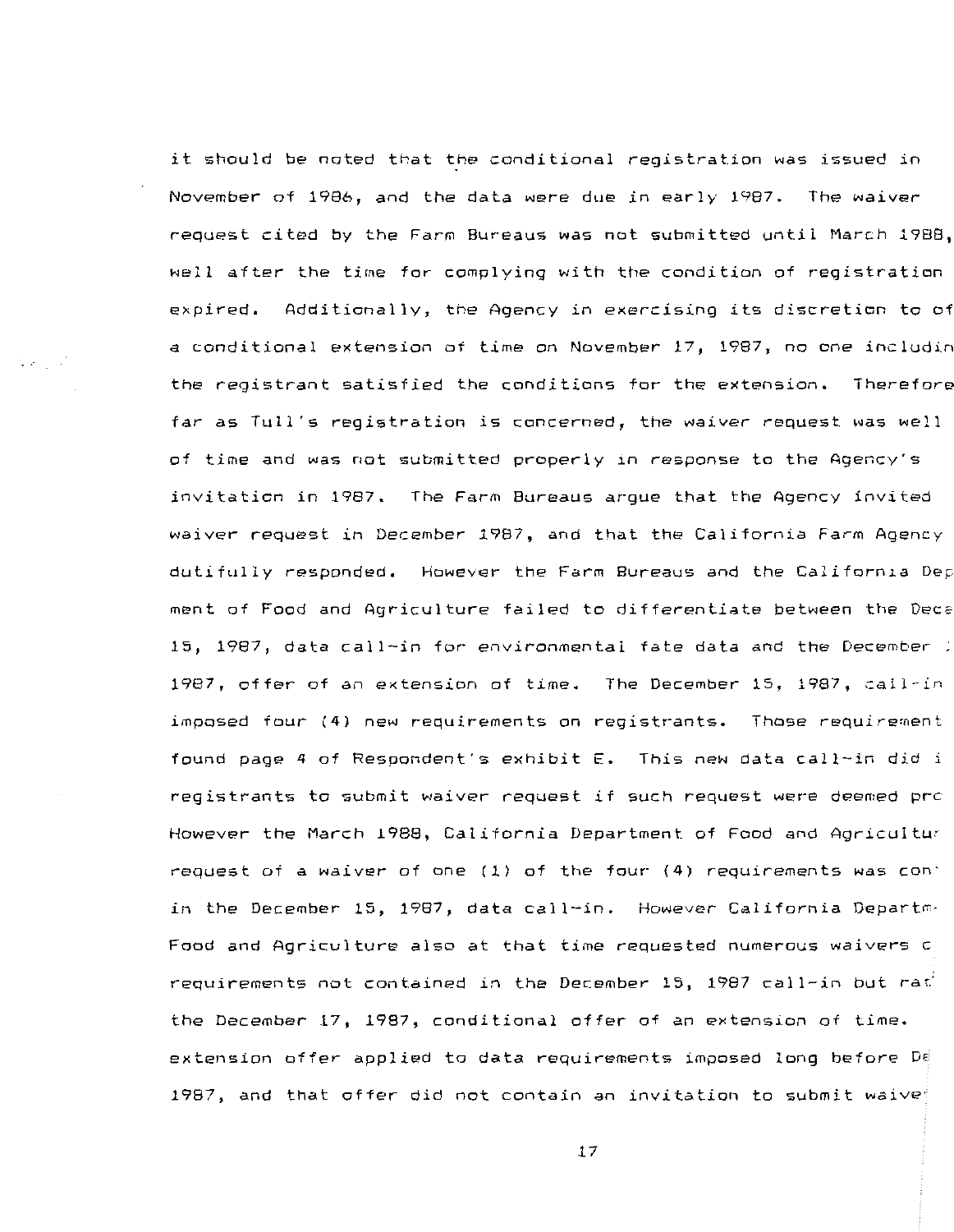request. Such waiver request would have been due when the requirements were originally imposed several years earlier. The later offer of an extension of time for submitting overdue data was contingent upon a commitment by registrants to generate that data and therefore waiver requests were not a proper response. Since the extension of time granted to Tull a great majority of the waiver requests submitted in 1988 were grossly out of time and did not constitute an excuse for not generating any required data.

#### **CONCLUSION**

At the above-mentioned prehearing conference held January 10, 1989, there in addition to the two (2) Farm Bureaus was a representative of the United States Department of Agriculture which expressed some interest in this matter and stated that if it were allowed to and if sufficient money was appropriated by Congress it might assist in the generation of the data required by the Agency in its notifications. **The** Fa~m **Bureaus also**  argued that it was, along with the California Agricultural Department, interested in this matter and could possibly assist in the generation of the data required and asked whether the Agency was willing to negotiate a potential settlement of this matter in view of their offers to provide the data at some point in the future. The Agency responded that they had no wish to discuss settlement in the context of this matter but would however be willing to sit down with the Petitioners and the other organizations at some time in the future to discuss the generation of the required data.